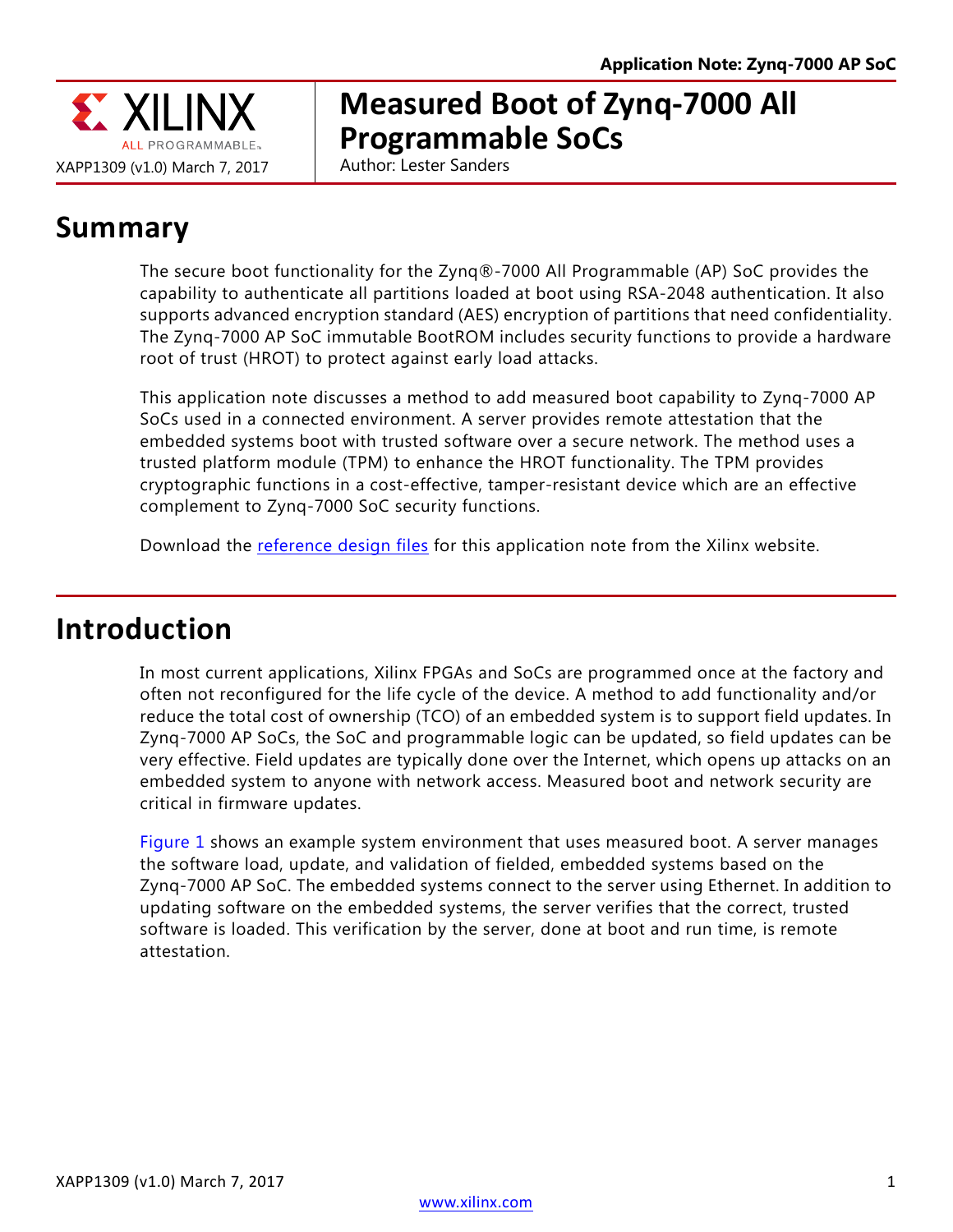

<span id="page-1-0"></span>

*Figure 1:* **Measured Boot of Zynq-7000 AP SoC Embedded Systems**

Remote attestation capability has been in Linux starting with 2.6.3, and is generally known as integrity measurement architecture (IMA). The Linux extended verification module (EVM) is used in conjunction with IMA. The term *measured boot* is used because the client returns a value, typically a secure hash algorithm-1 (SHA-1) digest, of each of the partitions loaded. In remote attestation, the server compares the measured logs with known good measurements.

The attestation server knows the characteristics (measurements) of the partitions loaded on the embedded systems, including partition size and digests. At load, the embedded systems send log files to the server containing partition measurements. The server verifies the measurement, and if a client loads software that is different than what is expected, the server executes a policy set up by the server administrator. A policy is a set of actions taken by the server based on measurement results. Policies in the reference design include *Allowed*, *Quaranteed*, *Blocked*, and *Isolated*.

An example of a policy is to keep the embedded system off the network, update the software, re-run remote attestation, and allow the client to connect to the network if the software can be trusted. Isolating a corrupted embedded system from the network limits its ability to corrupt other embedded systems. This is a typical policy of a server in remote attestation, not the only policy, because the policy is generally defined by the application.

Measured boot is done in addition to, not in place of, secure boot. Measured boot does not prevent malicious software from being loaded. The TPM enhances the HROT and increases the security of the software load/update process. The TPM is placed on the same board as the Zynq-7000 AP SoC. A device ID is associated with the Zynq-7000 SoC-TPM platform. The TPM provides cryptographic functions used in measure boot. The HROT is enhanced with the TPM because an adversary has to defeat both the Zynq-7000 AP SoC and the tamper-resistant TPM for a successful attack.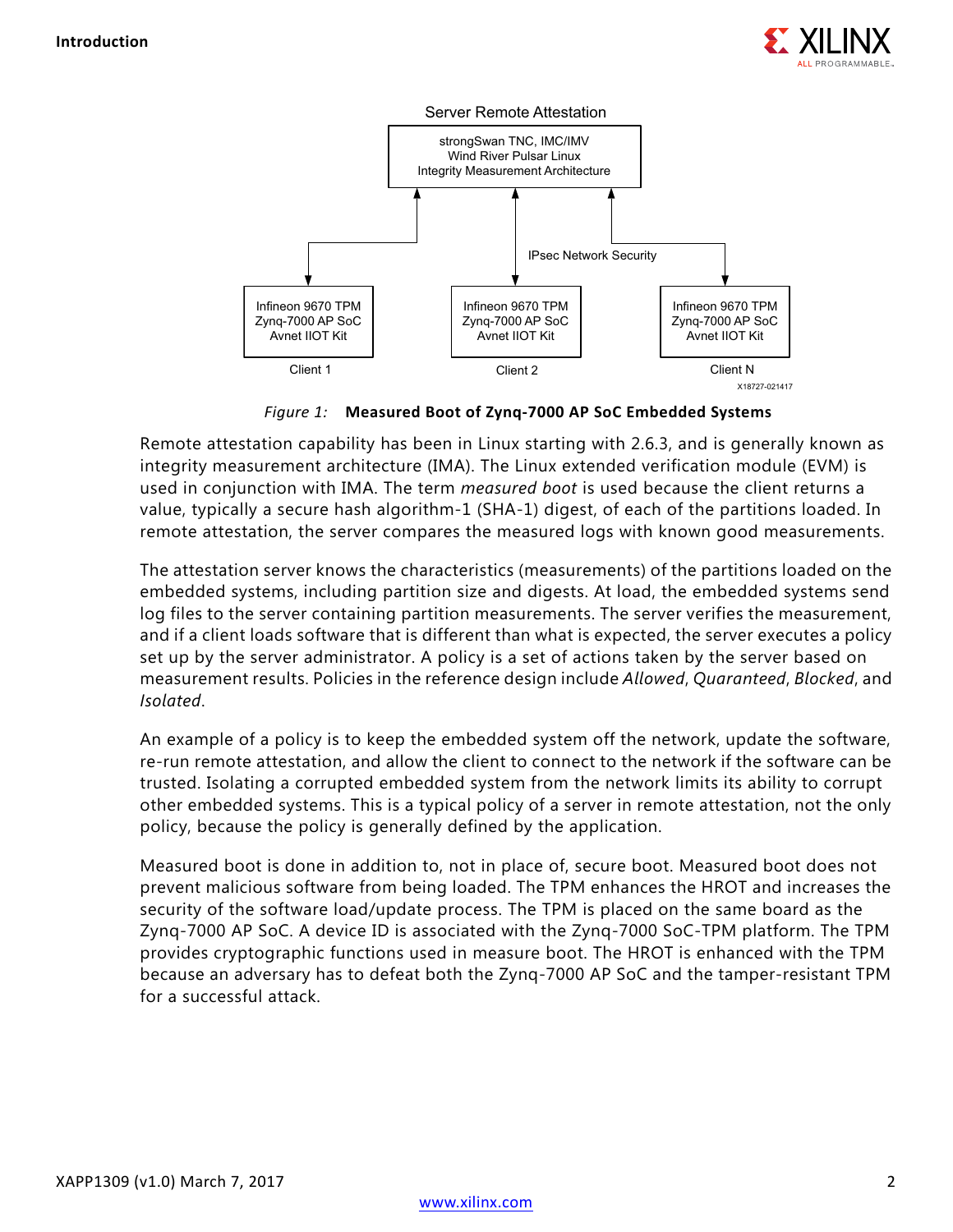

<span id="page-2-0"></span>[Figure 2](#page-2-0) shows functional components of the Zynq-7000 AP SoC and the Infineon OPTIGA SLB 9670 TPM on the client platform.



X18730-020317

#### *Figure 2:* **Functional Diagram of Client Platform Based on Zynq-7000 AP SoC**

At power-up, the Zynq-7000 AP SoC on-chip BootROM code loads the first stage boot loader (FSBL). The FSBL loads U-boot, and U-Boot loads the Linux kernel, root file system, device tree, and Linux application software. In one approach to booting with a chain of trust, the BootROM authenticates/measures the FSBL, the FSBL authenticates/measures U-Boot, and U-Boot authenticates/measures the Linux partitions.

The SHA-1 measurement logs are stored in the TPM platform configuration registers (PCRs). Measurements of the BootROM and the FSBL are done by the FSBL and placed in the PCRs using a serial peripheral interface (SPI) connection. The measurements are transmitted to the server for remote attestation. The TPM cryptographically signs the SHA-1 values in PCRs so that partition measurements are not transmitted from the embedded system in plain text.

For remote attestation of firmware updates, the network connection between the attestation server and clients must be secure. IPsec functionality, including a privacy certificate authority (CA) that generates X.509 certificates, implements the transport layer security (TLS) handshake between the server and client(s). The network security used in the measured boot reference design is discussed in [Network Security in Measured Boot, page 12.](#page-11-0)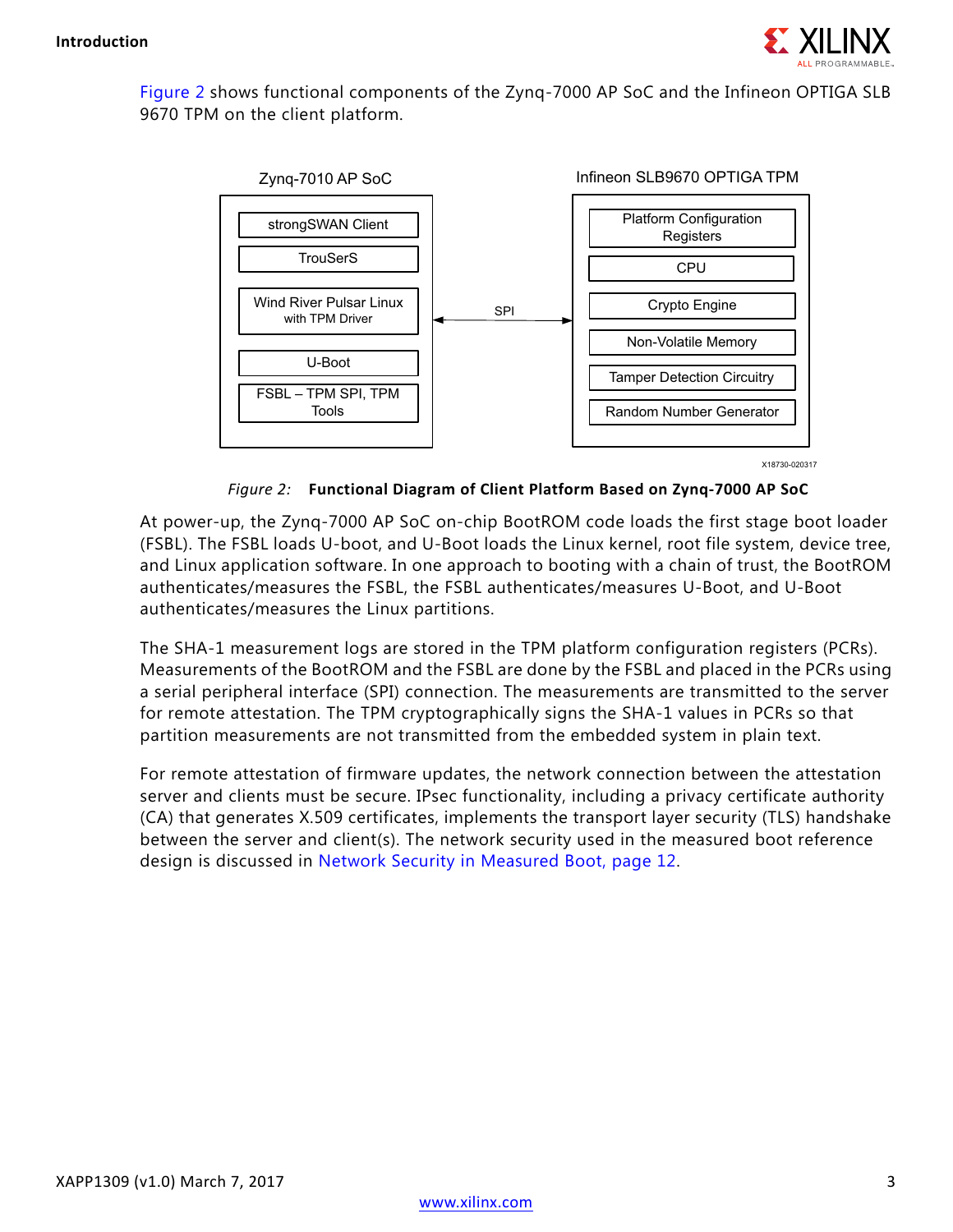

## **Hardware and Software Requirements**

The hardware and software requirements for the reference system include the following:

- Avnet Industrial Internet of Things (IIoT) starter kit with MicroZed board
- Infineon OPTIGA TPM 1.2 SLB 9670 peripheral module (Pmod) compatible board
- Two USB type-A to USB mini-B cables (for UART and JTAG communication)
- Micro Secure Digital (microSD) memory card (16 GB)
- Ethernet cable
- Xilinx Software Development Kit 2017.1
- Xilinx Vivado® Design Suite 2017.1 (optional)
- Wind River Pulsar Linux 8.0
- VirtualBox 5.0.26 or higher (or VMware equivalent)
- Ubuntu or Ubuntu command line virtual machine image in Open Virtual Appliance format
- strongSwan TNC software
- Tera Term or equivalent communication terminal software

Depending on the system setup, all of the software listed above might not be necessary.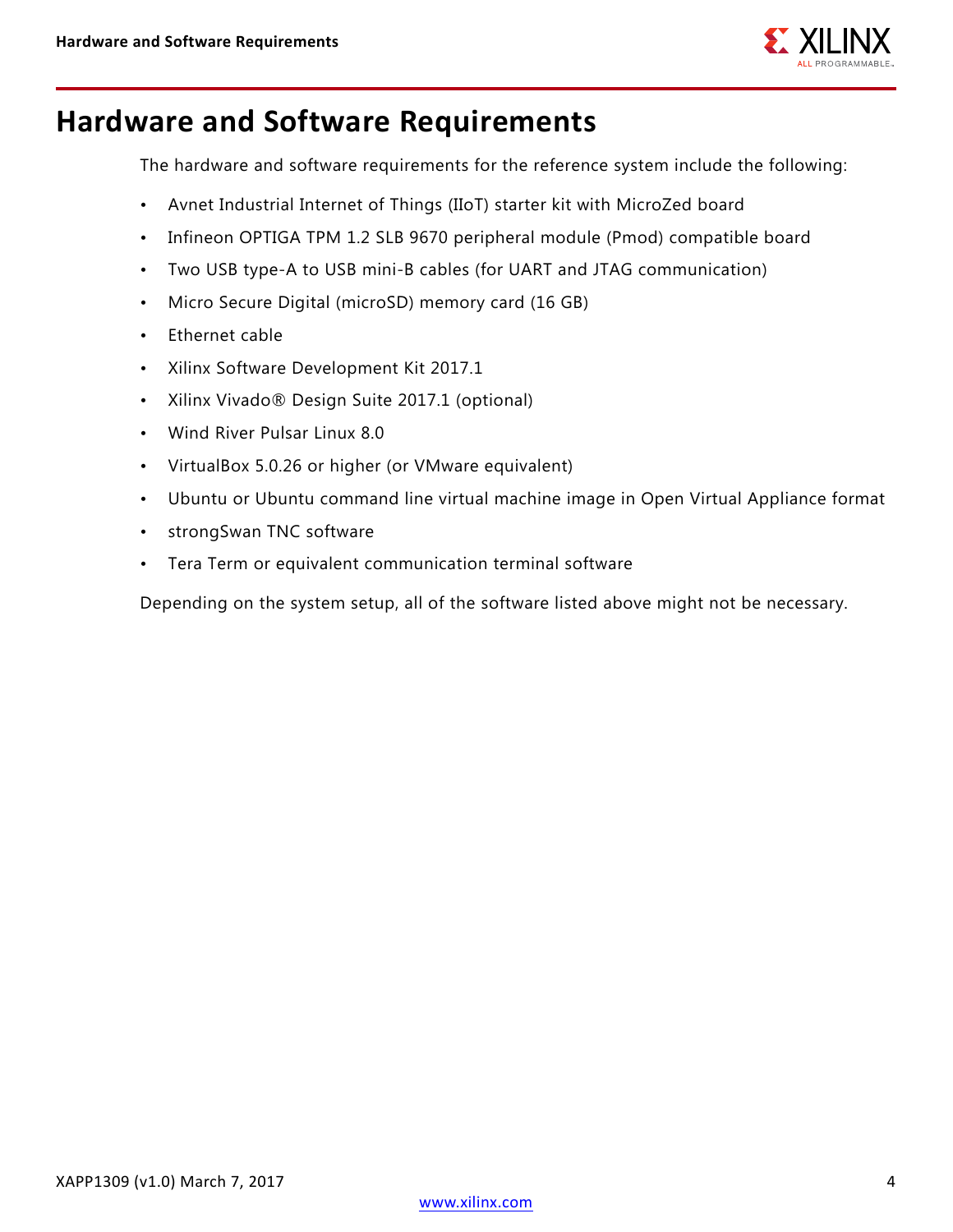

## **Reference System Description**

[Figure 3](#page-4-0) shows a desktop setup for the single client system used in the reference design.The client in the Avnet IIoT drives a communication terminal. The strongSwan attestation server runs from VirtualBox. A browser is used to view the measurements and the implementation of the policy.

<span id="page-4-0"></span>

X18725-020317

*Figure 3:* **Measured Boot Reference Design**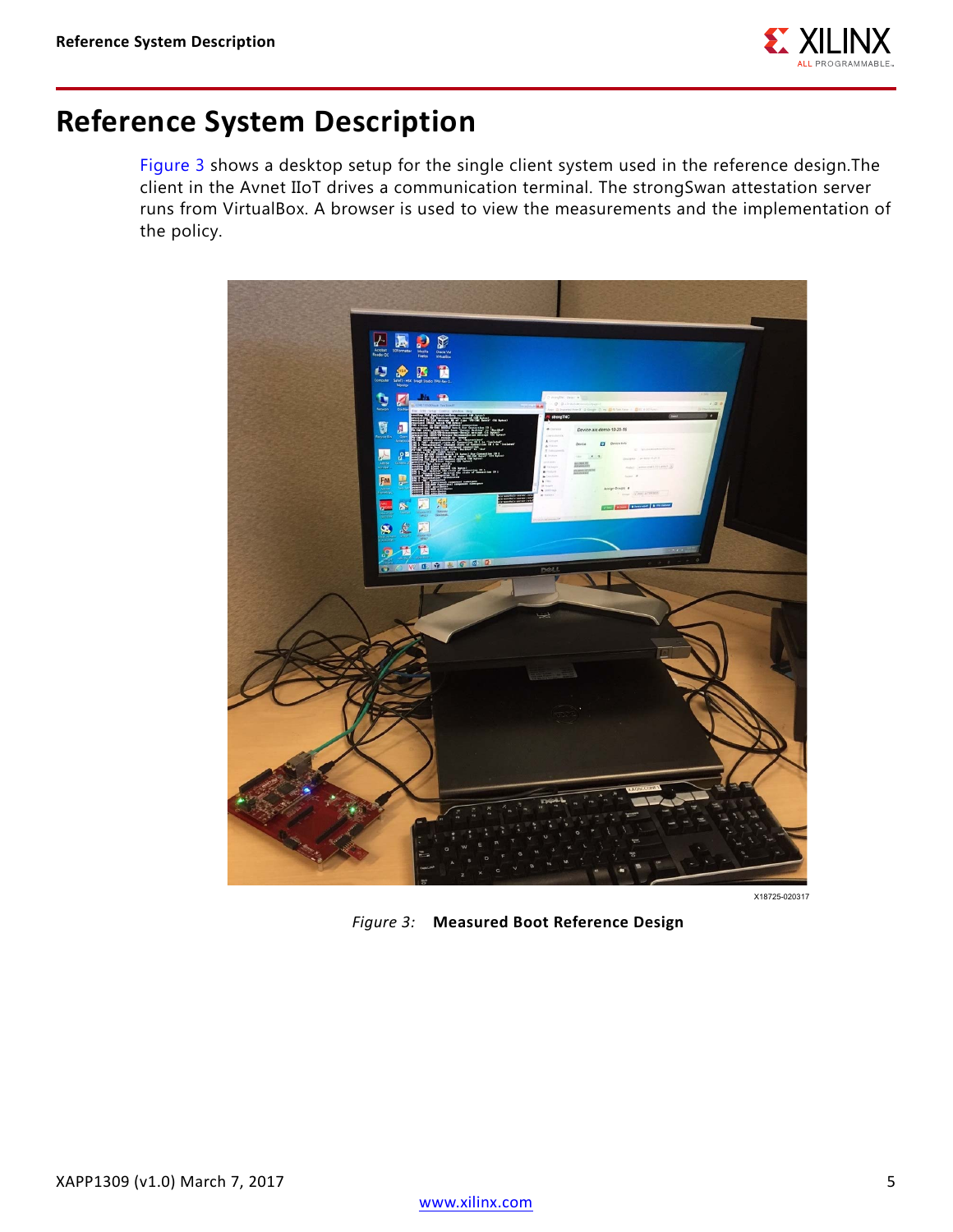

<span id="page-5-0"></span>[Figure 4](#page-5-0) shows the Avnet IIoT starter kit with the MicroZed board mounted on the Avnet Arduino carrier card. It also shows the Infineon OPTIGA TPM 1.2 SLB 9670 Pmod plugged into the J2 PS PMOD connector.



X18724-020317

#### *Figure 4:* **Avnet IIOT Starter Board with Infineon OPTIGA SLB 9670 TPM Connection**

The Infineon OPTIGA SLB 9760 attached to PMOD connector J2 communicates to the Zynq-7000 AP SoC using the processing system (PS) serial peripheral interface (SPI) driver. Wind River Pulsar Linux (WRPL) 8.0 runs on MicroZed and includes the strongSwan client software. Prior to booting WRPL, the Zynq-7000 AP SoC runs the FSBL. The FSBL runs pre-boot authentication on the BootROM and FSBL.

The FSBL then executes PCR extend commands to log BootROM and FSBL SHA-1 digests into the PCR[0] and PCR[4]. The PCR extend command is similar to a write command. It differs from the write value in that the value loaded into the PCR is an SHA of all cumulative SHA values loaded into the PCR. Because a PCR extend rather than a write is done, an adversary is unable to read PCRs and get "expected" values.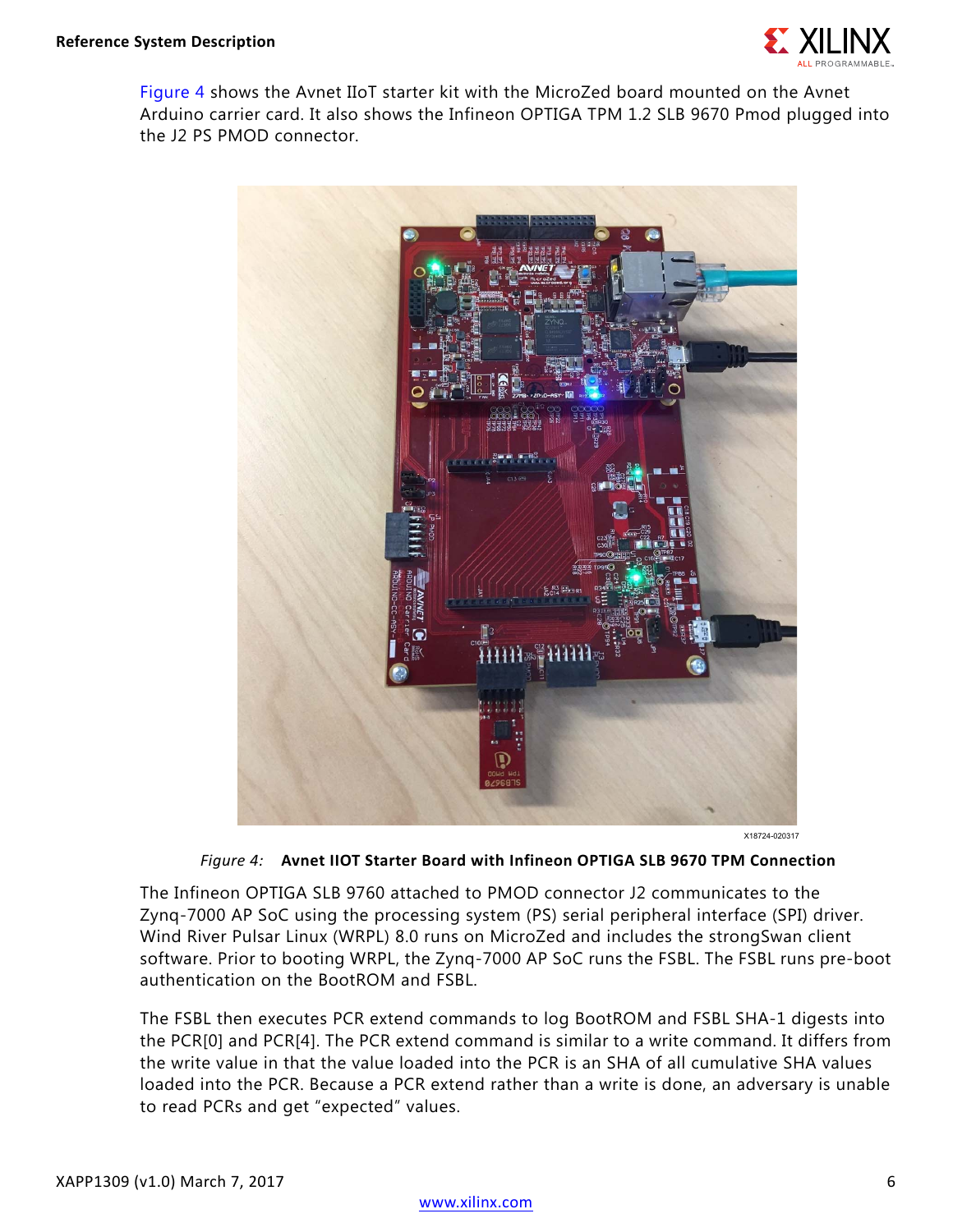<span id="page-6-0"></span>[Figure 5](#page-6-0) shows three possible system setups. The strongSwan software running on an Ubuntu server does both the remote attestation and the network security. The Ethernet connection can be either direct from the PC to the Avnet board or dynamic host configuration protocol (DHCP) using Ethernet wall sockets. In (a), the server is run on an Ubuntu installation on either VirtualBox or VMware on the PC. In (b), an Ubuntu-based PC runs the strongSwan server. In (c), the server runs on an Amazon web server (AWS). Xilinx does not provide the AWS account.



*Figure 5:* **Reference System Hardware Setup Options**

The reference system provides methods for a measured boot of a single client, providing remote attestation of early load software (BootROM, FSBL) which is new functionality for embedded systems. An actual connected system has multiple embedded devices, and the strongSwan server measures all Linux partitions loaded, not just the early load software.

### **Hardware Root of Trust**

In Zynq-7000 AP SoCs, the HROT is based on the first code executed by the ARM® CPU0 at power-on. The code is stored in on-chip, metal-masked ROM, and is referred to as BootROM code. BootROM code is immutable, and its principle function is to perform device initialization and load the FSBL into read/writable on-chip memory (OCM). Neither the BootROM nor the OCM are accessible at device pins. The BootROM Configuration Flowchart figure in *Zynq-7000 All Programmable SoC Technical Reference Manual* (UG585) [\[Ref 1\]](#page-12-0) provides the flow of the BootROM code functionality. If secure boot is specified, the BootROM authenticates the FSBL using the RSA-2048 standard prior to execution of the FSBL. The Zynq-7000 AP SoC HROT is enhanced by adding a TPM to the embedded platform. The TPM provides partition measurements, cryptographic functions, and secure key storage for keys used by the Zynq-7000 AP SoC.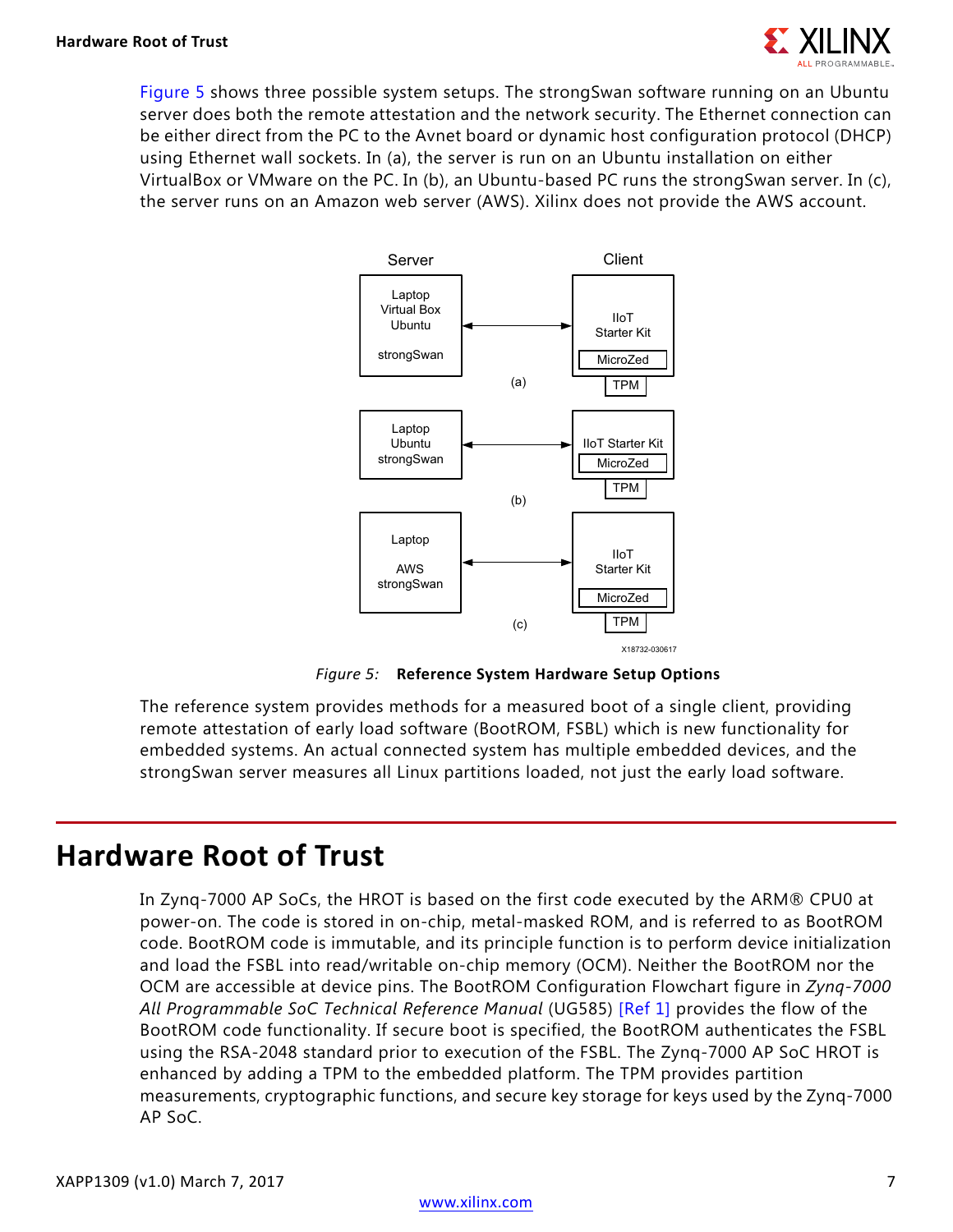

In Zynq-7000 AP SoCs, the term *secure boot* is used to define the secure loading of the bitstream and software at power-on. The bitstream is loaded into on-chip configuration memory. Software partitions encrypted in non-volatile memory (NVM) are generally authenticated, decrypted, and copied to DDR memory. As shown in [Figure 6](#page-7-0), the RSA-2048 authentication uses a chain of trust sequentially on each partition loaded. Each partition can use its own private/public key pair. Partitions can optionally be authenticated using keyed-hash message authentication code (HMAC). In its simplest form, all partitions loaded by the FSBL are authenticated using RSA-2048 from the XILRSA library. In an alternative boot flow, U-Boot has access to the XILRSA library. In secure boot, if either RSA or HMAC authentication fails, the Zynq-7000 AP SoC transitions to a lockdown state.

A malicious actor needs to steal the RSA private key, which is not stored in the device, and the HMAC key. To protect against an insider attack, the SDK Bootgen key management can be split so that independent parties handle RSA, AES, and HMAC keys.

<span id="page-7-0"></span>

*Figure 6:* **Zynq-7000 AP SoC Chain of Trust Boot**

### **Measured Boot**

Measured boot is recommended when embedded systems are connected to a network. Secure boot should still be used in systems which use measured boot. Secure boot and measured boot functionality are complementary. Connecting embedded systems to a network provides a method for firmware updates. Embedded systems connected to a network have a wider attack surface than closed systems. Hackers with network access are a common security threat. Remote attestation addresses this vulnerability during boot and run time. In secure and measured boot, all files/partitions are authenticated and measured.

The basics of measured boot are discussed in [Integrity Measurement Architecture.](#page-8-0) The measured boot in the reference design uses a TPM for added security. [Trusted Platform Module,](#page-9-0) [Zynq 7000 SoC-TPM Interface,](#page-10-0) and [Network Security in Measured Boot](#page-11-0) discuss measured boot using a TPM. Secure boot and measured boot do not use programmable logic resources, so the Zynq-7000 AP SoC unit cost is not affected when measured boot is used.

Using measurements, an attestation server can periodically execute run-time integrity checks on clients, and execute a policy based on the results. This is important in connected systems because the probability of an attack during run time is high. The ability to implement a policy is an improvement over the runtime integrity checker (RTIC) described in *Run Time Integrity and Authentication Check of Zynq-7000 AP SoC System Memory* (XAPP1225) [\[Ref 2\]](#page-12-1).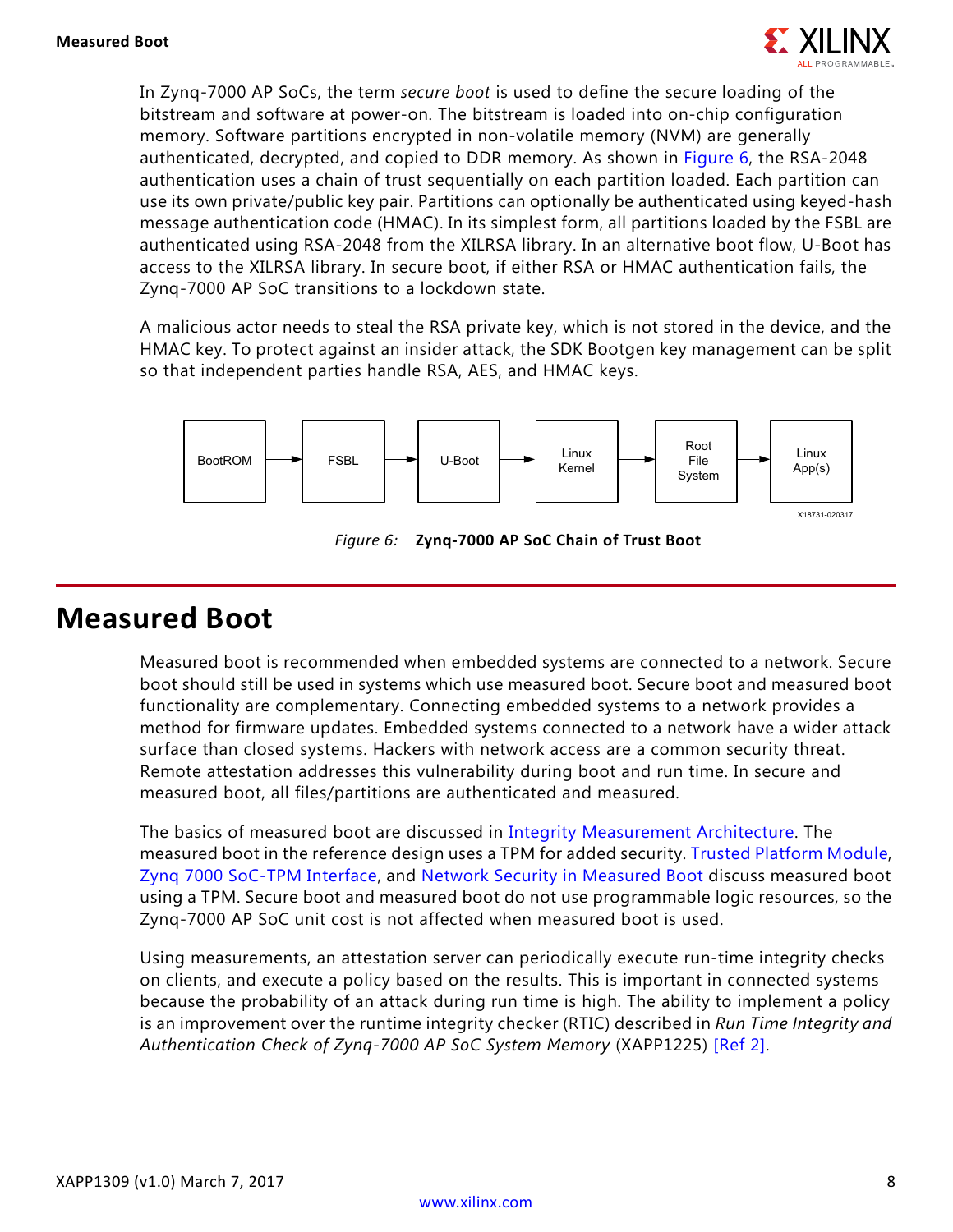

## <span id="page-8-0"></span>**Integrity Measurement Architecture**

IMA provides the basis for measured boot. An overview of IMA is provided in strongSwan documentation [\[Ref 3\]](#page-12-2).

In remote attestation with IMA, the server compares measurements received from clients with reference integrity measurements (RIMs) and acts according to a predefined policy. In the reference design, this is referred to as the policy decision point (PDP). After running measured boot, a server website provides a summary of measurements and policy for the reference design.

In an IMA implementation, the client runs integrity measurement collection (IMC). The server runs integrity measurement verification (IMV). [Figure 7](#page-8-1) shows an example log when all Linux partitions are measured.

<span id="page-8-1"></span>

| ls /sys/kernel/security/ima                                                                                                                         |
|-----------------------------------------------------------------------------------------------------------------------------------------------------|
| ascii runtime measurements binary runtime measurements runtime measurements count violations                                                        |
|                                                                                                                                                     |
| sudo cat /sys/kernel/security/ima/runtime measurements count                                                                                        |
| 1271                                                                                                                                                |
|                                                                                                                                                     |
| sudo less /sys/kernel/security/ima/ascii_runtime measurements                                                                                       |
| 10 ef2be9c304d9bbbd8ecb40f0d296176d2b5d3078 ima-ng sha1:4663ed64e5dbbb9755a0914b1a15fa76a1797806 boot aggregate                                     |
| 10 ef411bae164fd624ea94fc9ef82f892c82d78dcd ima-ng sha1:bbe98e20b850f3907611fb96354b5e007a9179f4 /init                                              |
| 10 bd32e452e14f84eb22d6ac9e9e1c61eeac3cd7a4 ima-ng sha1:dc3e621c72cde19593c42a7703e143fd3dad5320 /bin/sh                                            |
| 10 eefd4a6bebd6b001ff587c2335a3dd03535d5a17 ima-ng sha1:d11ce2e31ab441be705df3061a3d6fb7e41a504e /lib64/ld-linux-x86-64.so.2                        |
| 10 8e8844cba6dc9df17c6980122890487f818e4b28 ima-ng sha1:34efdbd6d562ac04f7e02195022c3f65f7553bd2 /etc/ld.so.cache                                   |
| 10 1f60da15c941fe25a18ee4e8378f0bf3b447a0ab ima-ng sha1:65228a2bbff8ca52d2040ac55499b348f648cc81 /lib/x86 64-linux-gnu/libc.so.6                    |
| 10 223eb68bfb9f72922506747d3bc4dd76d813b5da ima-ng sha1:65030975e1f3887efd00fbb568f00409b7c256d0 /conf/arch.conf                                    |
| 10 f548183aeb29921c995b625a93c4acd3ef7faaec ima-ng sha1:feb140057713c4f1e383d79b71f6efdafbed7476 /conf/initramfs.conf                               |
| 10 de528d81c1c203a597c313f54bbe45d54fd0cc18 ima-ng sha1:2231aa397f5b6327973d8fcaf540735fd1e39496 /conf/conf.d/resume                                |
| 10 cf9a07066457e26219a6f345957a727b07096d8b ima-ng sha1:2199e965dcc97c6814b78528e5a5e690a29c0fd5 /scripts/functions                                 |
| 10 246635237cb7beaec50809203292f8623db6a83f ima-ng sha1:c7c7f8b3ae433ebe08189f143840f737d7711936 /scripts/init-top/ORDER                            |
| 10 d0dc06f1a392d4505448572cd520b1ba6e53ff14 ima-ng sha1:4975101256fea3bf1e9a6a9ea5a4d97947f4097d /scripts/init-top/all generic ide                  |
| 10 e2aab17444614530ec77595ef3f361bb00490100 ima-ng sha1:76dfee4b97d5327820a87ad4ec99a132a5f32cca /scripts/init-top/blacklist                        |
| 10 a3dd75cea37a4330c6abefdeaa291feace1ee3a4 ima-ng sha1:869c43fa9e2c561d612c657ff45eb743beadc873 /scripts/init-top/ima policy                       |
| 10 465108cd35c590785a52eaecd9e997a0f570ada5 ima-ng sha1:a3f4886df912c0550f4e32cec1814e7f92e0218b /sbin/init                                         |
| 10.1-1.1-2.19.bs 64-1inux-gnu/1d-2.19.so 6514a4d39881d ima-ng sha1:d11ce2e31ab441be705df3061a3d6fb7e41a504e /lib/x86                                |
| 10 847203248af633d214e91dd1b3397e9d462771c7 ima-ng sha1:26837b475d0fb26d4256ce1744f52b264d67b58f /lib/x86 64-linux-gnu/libnih.so.1.0.0              |
| 10.02.100.1bhih-dbus-so-19441bed7ee66fab6c7a1c0dad ima-ng sha1:d52c92a8019c259f40ae1240372dd598c2a1c54c /lib/x86 64-linux-gnu/libnih-dbus.so.1.0.0  |
| 16.1.1.102.102.1026/17568b2d129dc9f3fd8ae325a9e3cf01a36 ima-ng sha1:d3892d8e70b27c4638ca8fbeceeed0386b7d672e /lib/x86 64-linux-gnu/libdbus-1.so.3.7 |
| 10 465a4a6342823c30427ca8374de54acb26bbb9fb ima-ng sha1:580764ad1cb67e7c37f49581ebf6369456795440 /lib/x86 64-linux-gnu/libselinux.so.1              |
| 10 Se8baf31a7f08a8e103f0f8174a3432e39161262 ima-ng sha1:91de58ef6be75cf952caecab0f2830c5b3527bbc /lib/x86 64-linux-gnu/libjson-c.so.2.0.0           |
| 10 d482b0fa3c1755c99380c279d73b77088c2a5d62 ima-ng sha1:011ea7ea14e6874e9da0245e4e6ed472d02814ed /lib/x86 64-linux-gnu/librt-2.19.so                |
| 10 a2733a6feac3a4d293af84f2ce47c1305cabc870 ima-ng sha1:65228a2bbff8ca52d2040ac55499b348f648cc81 /lib/x86 64-linux-gnu/libc-2.19.so                 |
| 10 5da2378816b820601c8c708614784a7b5de5e8b8 ima-ng sha1:9ecd4089b74f1036c9825c2d082356e9ffb964f3 /lib/x86 64-linux-gnu/libpthread-2.19.so           |
| 10.1.13.13 cb8fc9859356d3802b365108d4a8baadf9251135 ima-ng sha1:9afccef2b8c4944cd78d25b87bc9198a3cb82406 /lib/x86 64-linux-gnu/libpcre.so.3.13.1    |
| 10 a3d30aa5bc7a24c3dd341d2eaa2ae4824915245a ima-ng sha1:cf26e327ee6f69694b080ae66c2572a6cb9c9c66 /lib/x86 64-linux-gnu/libdl-2.19.so                |
| 10 8b39d375a031075939a1621b2b470d0284c1f534 ima-ng sha1:c799f2ccebf69f87afc91520793631b3f0b9692b /lib/x86 64-linux-gnu/libnss compat-2.19.so        |
| 10 ffab1636ff997c9b5040b637fe1cbfeae36988a5 ima-ng sha1:b74430744e6927384b34fd93385f8229b53e2dd7 /lib/x86 64-linux-gnu/libnsl-2.19.so               |
| 10 980f0b3422677f12d5af8850067e0b777358a013 ima-ng sha1:7fe4a578af95b0ebf1426573d088f110e5cdd8fe /lib/x86 64-linux-gnu/libnss nis-2.19.so           |
| 10 60bd11e71fcd550996d557efaf1206832fe60cc5 ima-ng sha1:e12cc6838353f93bf43663081293d5891479f96f /lib/x86 64-linux-gnu/libnss files-2.19.so         |
| 10 214c1d89e94ef8e89248a9b010cb7c050b6eef37 ima-ng sha1:8599d27418cf321a855d0c79091f1dfd5bec202d /bin/hostname                                      |
| 10 cb69d6e743aa7b96f011e7b74a37493bca7c5c26 ima-ng sha1:647437c3d7543c7c8d381903834c9ef42eb4cf69 /bin/sh                                            |

X18726-020317

#### *Figure 7:* **Integrity Measurement Architecture Evidence Log**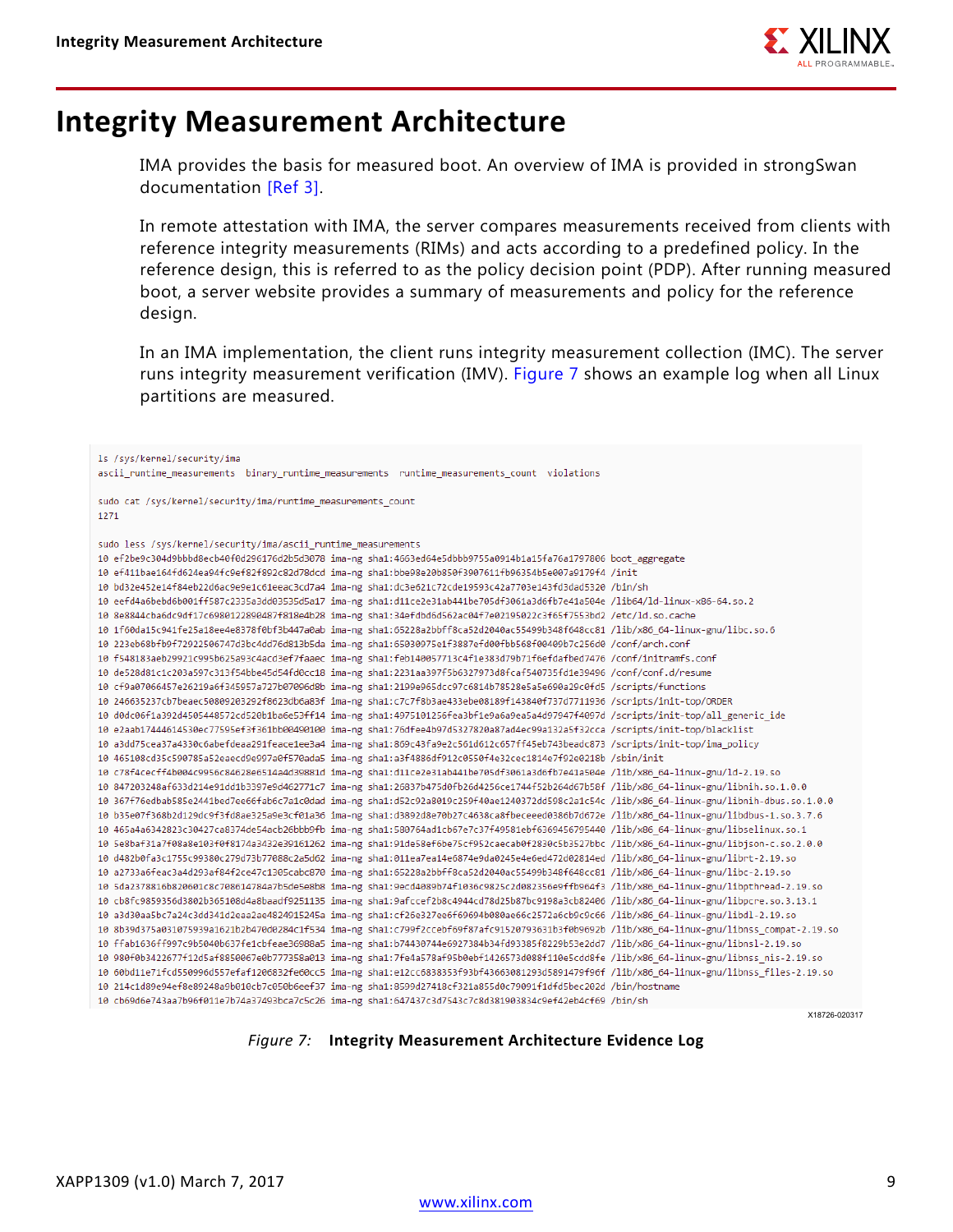

## <span id="page-9-0"></span>**Trusted Platform Module**

Documentation on TPM functionality is provided by the Trusted Computing Group (TCG), beginning with the TPM Main Specification [\[Ref 4\]](#page-12-3). TPM 1.2 was the most commonly used TPM in 2016. The Infineon OPTIGA SLB9670 TPM supports TPM 1.2 and 2.0. TPMs are very small, cost-efficient devices that provide root of trust for reporting (RTR) and root of trust for storage (RTS) security. This application note focuses on the RTR in which the measurement log file held in the TPM's PCRs is reported to the server.

In addition to support for RTR, TPMs provide capability that might be useful in Zynq-7000 SoC applications. TPMs provide re-programmable non-volatile memory. The TPM hardened cryptographic functions allow a key to be securely transmitted to the Zynq-7000 device on demand. TPMs provide a random number generator (RNG). RNGs can be used to generate keys.

The TPM RTR support operates within the IMA framework, providing significant security enhancements. When a TPM is added, the server's remote attestation of a client is based on a quote. A quote is measurement or evidence on the partitions booted. In TPM 1.2, an SHA-1 digest is used as the measurement for partitions loaded. In TPM 2.0, an SHA-2 digest is used as the measurement log for partitions loaded. The SHA digests are stored in the PCRs. [Figure 8](#page-9-1) shows the server-client communication for remote attestation.

<span id="page-9-1"></span>

*Figure 8:* **Remote Attestation Using a TPM**

The flow in [Figure 8](#page-9-1) is outlined below.

- 1. The strongSwan attestation server requests a quote from the client. When requesting the quote, the server sends a nonce, which is a random number used to protect against playback attacks.
- 2. The client or Zynq-7000 SoC/TPM generates the evidence for the partitions loaded. The SHA-1 hashes are stored in the TPM PCRs. The SHA-1 of the BootROM code is stored in PCR[0], and the SHA-1 digest of the FSBL is stored in PCR[4].
- 3. The Zynq-7000 SoC/TPM client sends the quote to the server. This includes signed evidence and includes the original nonce.
- 4. The strongSwan server appraises the quote and, based on the results, follows a policy setup by the system administrator.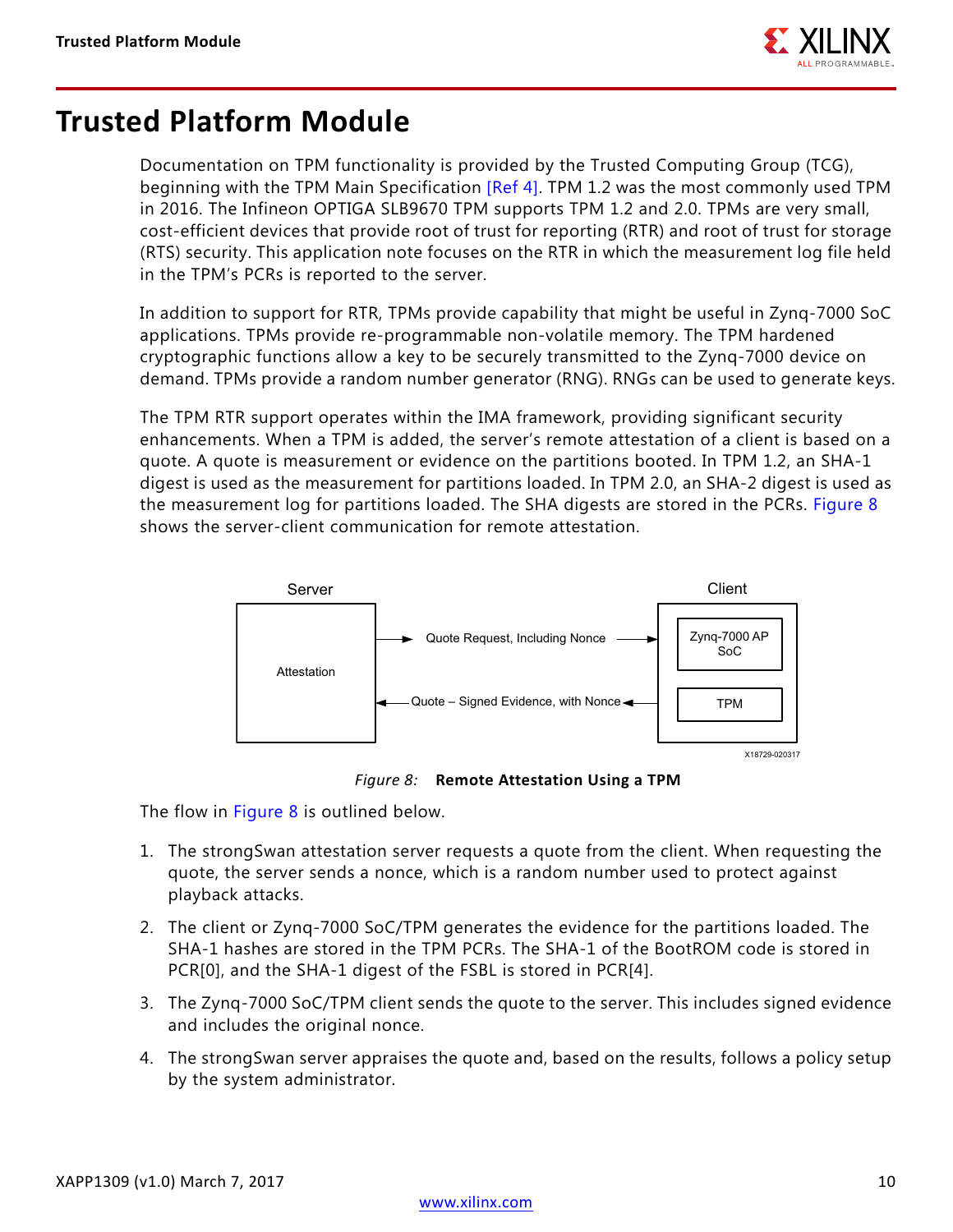

# <span id="page-10-0"></span>**Zynq 7000 SoC-TPM Interface**

The Zynq-7000 SoC-TPM interface provides the communication between the Zynq-7000 device and the Infineon OPTIGA SLB9670 TPM. The interface uses commands from a tpm\_toolbox. The tpm\_toolbox supports the following categories of commands:

- PCR reset
- Physical presence
- Get capability
- TPM startup/activate/physical enable
- PCR read/PCR extend

There are multiple commands in each category. A subset of the commands is used in the reference design. The Zynq-7000 AP SoC connects to the SLB9670 TPM using the SPI bus. The Zynq-7000 AP SoC contains a hardened SPI IP in the PS and a soft AXI SPI IP in the programmable logic (PL). The PS SPI is used in the reference design because it saves PL resources.

[Figure 9](#page-10-1) shows SPI-TPM functions implemented in the FSBL for the reference design.

<span id="page-10-1"></span>

*Figure 9:* **FSBL TPM SPI Driver Functional Diagram**

In the measured boot reference design, the FSBL is modified to calculate the SHA-1 of the BootROM and the FSBL, and then extend the SHA-1 digests into the TPM's PCRs. The SHA-1 values are calculated in sha1.c. Code to take ownership and activate the TPM is in slb9670 tpm spi.c. The PCRs are extended in slb9670 spi tpm.c. Other files added to fsbl/src include tpm\_tools.h, tpm\_tools.c, tpm\_spi.c, tpm\_spi\_tis.c, and tpm.h. Because BootROM code is not accessible by the FSBL, the SHA-1 calculated for the BootROM is calculated on the cyclic redundancy check (CRC) written by the BootROM code.

The FSBL TPM driver can be encrypted when stored in NVM and then decrypted and run from OCM. The reason for the FSBL extending the TPM PCRs with early load measurements is to limit the malicious attacker's time to change the code.

In the Avnet Starter IIoT board, the PS SPI interfaces to the SLB9670 Pmod using an MIO connection. To drive the pin reset of the TPM, the Zynq-7000 AP SoC hardware design includes a PS GPIO which is used to drive the TPM reset pin. The ResetTPM function is in main.c.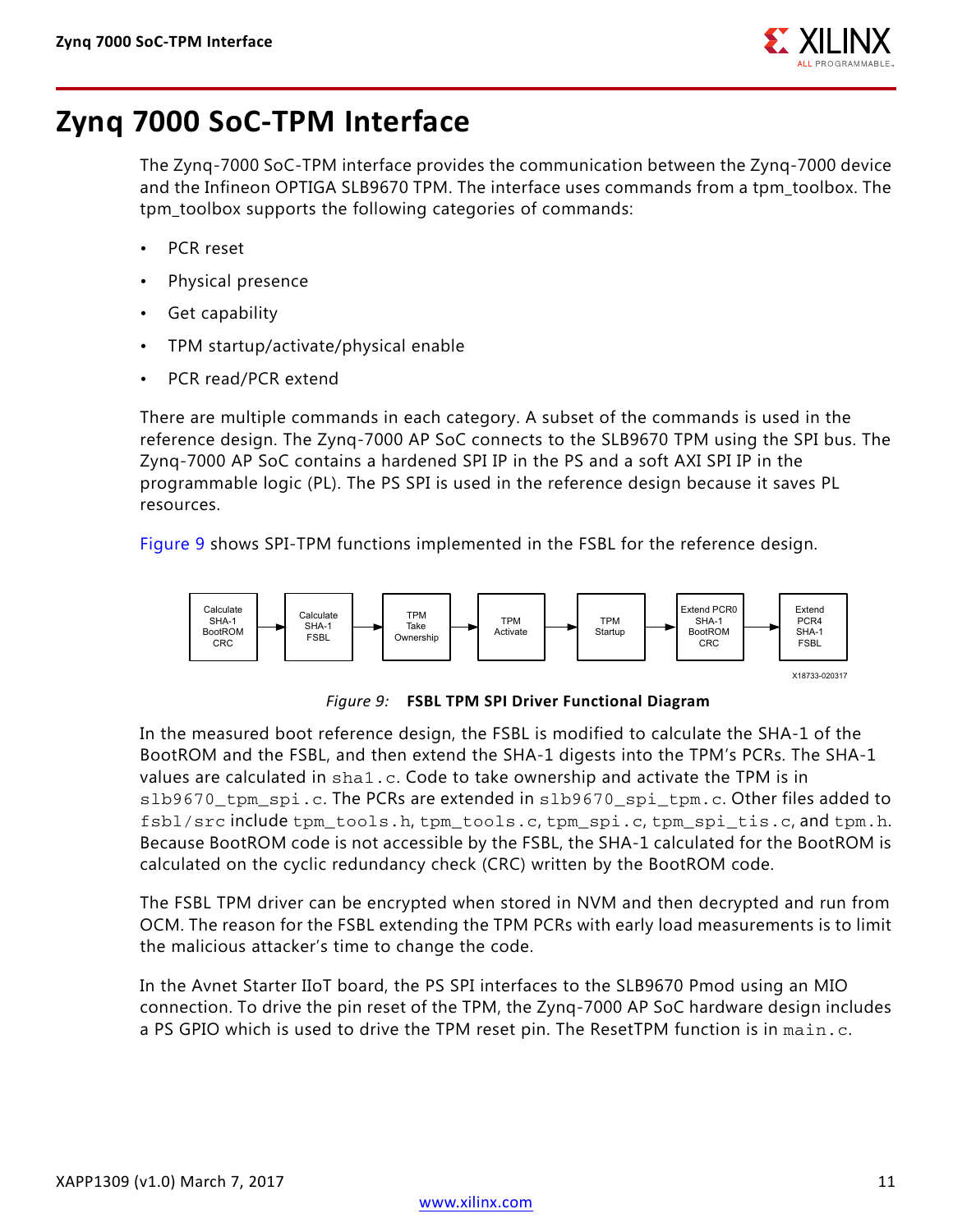

## <span id="page-11-0"></span>**Network Security in Measured Boot**

Software updates and remote attestation require a secure connection between a server and the embedded system clients. The network has a large attack surface because it can be attacked by any adversary with access to the Internet. For firmware updates, a server to client(s) connection is used. In some factory automation environments, client-to-client communication is also needed to coordinate operational procedures.

[Figure 10](#page-11-1) shows a high-level view of strongSwan's implementation of TCG's trusted network connect (TNC). In the TNC architecture, the server connects to clients in the integrity evaluation layer. The client does integrity measurement collection (IMC), and the server does integrity measurement verification (IMV). The software on the client is the platform trusted service (PTS), trust software stack (Trousers), and the TPM tools.

<span id="page-11-1"></span>PTS uses the Trousers library to access the TPM and IMA measurements. The reports use standard PTS formats for interoperability between applications and vendors.



*Figure 10:* **Trusted Network Connect for Remote Attestation**

The policy decision point (PDP) defines the action taken by the server after measurement verification. A typical policy/action is to limit network access until remediation is done. A different policy is used when availability is a critical driver, and some out-of-range measurement verifications are not treated as critical. The TPM Main Specification [\[Ref 4\]](#page-12-3) provides an overview of the TNC architecture.

The underlying security for TNC in the reference design uses IPsec. This includes conventional technology such as Internet key exchange (IKEv2), public key infrastructure (PKI), and the transport layer security (TLS) handshake in which the encryption and authentication algorithms are negotiated and pre-shared keys are exchanged. A virtual private network is set up in the strongSwan architecture. A privacy CA generates the x509 certificates. The strongSwan Readme.txt provides information on the IPsec flow.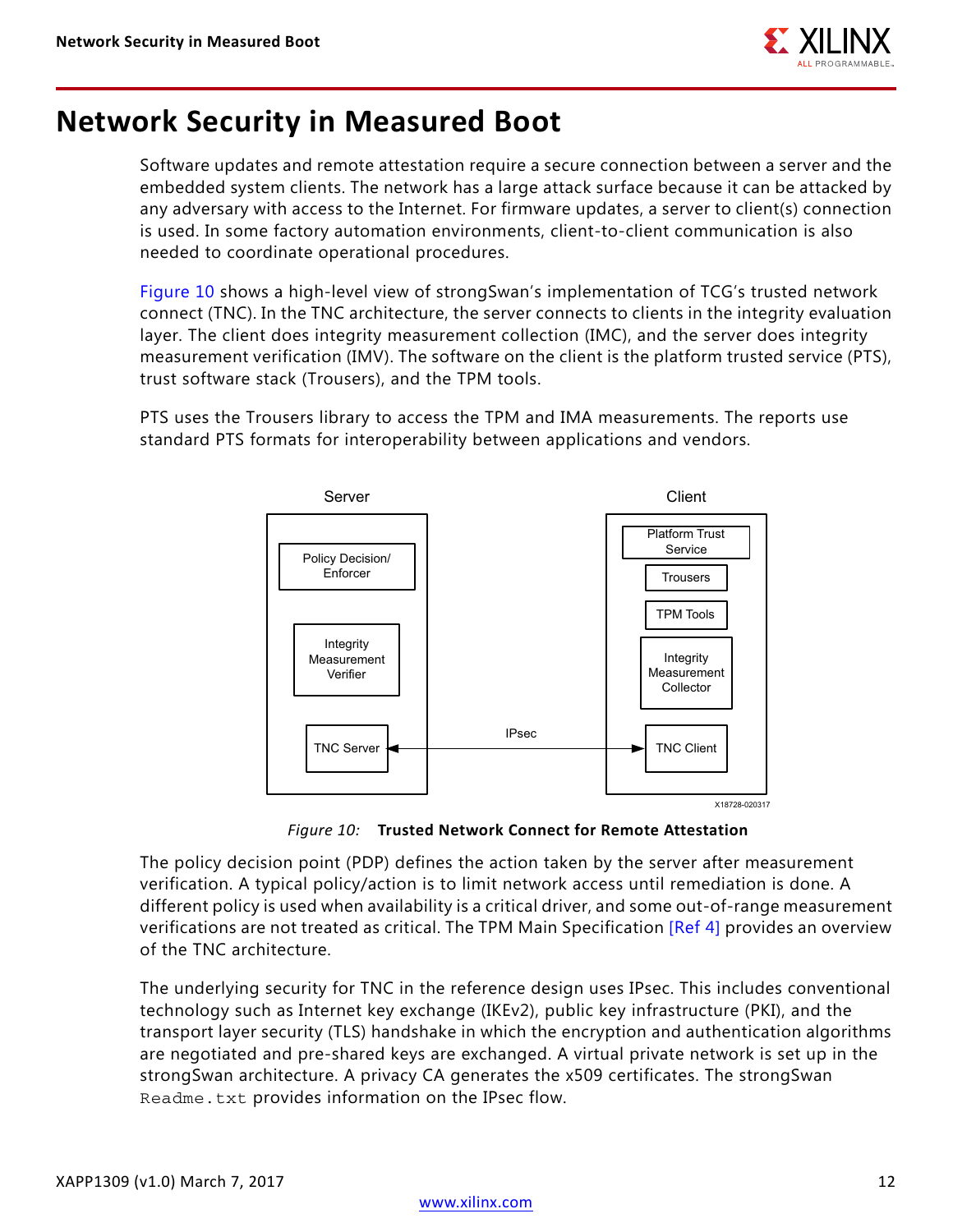

## **Reference Design Functional Overview**

The following steps are done in the reference design to set up IMA, TPM, and network security.

- Activate IMA in the Linux kernel
- Configure the IMA policy
- Activate the TPM
- Set up the privacy certificate authority (CA)
- Set up the attestation client (Zynq-7000 AP SoC)
- Generate an attestation identity key (AIK)
- Configure the integrity measurement collectors
- Configure the TNC client
- Configure the VPN connection
- Set up/configure the attestation server (strongSwan VPN/TNC server)
- Collect measurement values
- Register the device with the policy manager

The process is defined on the [strongSwan website.](https://www.strongswan.org/)

### **Conclusion**

Zynq-7000 AP SoCs provide significant advantages in their ability to program both hardware and software on the same device. Cost-effective firmware updates are a key to increasing embedded system capability and providing maintenance to reduce the TCO. Remote firmware updates rely on using the Internet, opening the embedded system to cryptographic attacks. This application provides mechanisms that provide proven-in-use security for connected devices.

## **References**

- <span id="page-12-0"></span>1. *Zynq-7000 All Programmable SoC Technical Reference Manual* ([UG585\)](https://www.xilinx.com/support/documentation/user_guides/ug585-Zynq-7000-TRM.pdf)
- <span id="page-12-1"></span>2. *Run Time Integrity and Authentication Check of Zynq-7000 AP SoC System Memory* ([XAPP1225\)](https://www.xilinx.com/support/documentation/application_notes/xapp1225-rtic.pdf)
- <span id="page-12-2"></span>3. Linux Integrity Measurement Architecture [wiki.strongswan.org/projects/strongswan/wiki/IMA](https:/wiki.strongswan.org/projects/strongswan/wiki/IMA)
- <span id="page-12-3"></span>4. TPM Main Specification [www.trustedcomputinggroup.org/tpm-main-specification](https://www.trustedcomputinggroup.org/tpm-main-specification)